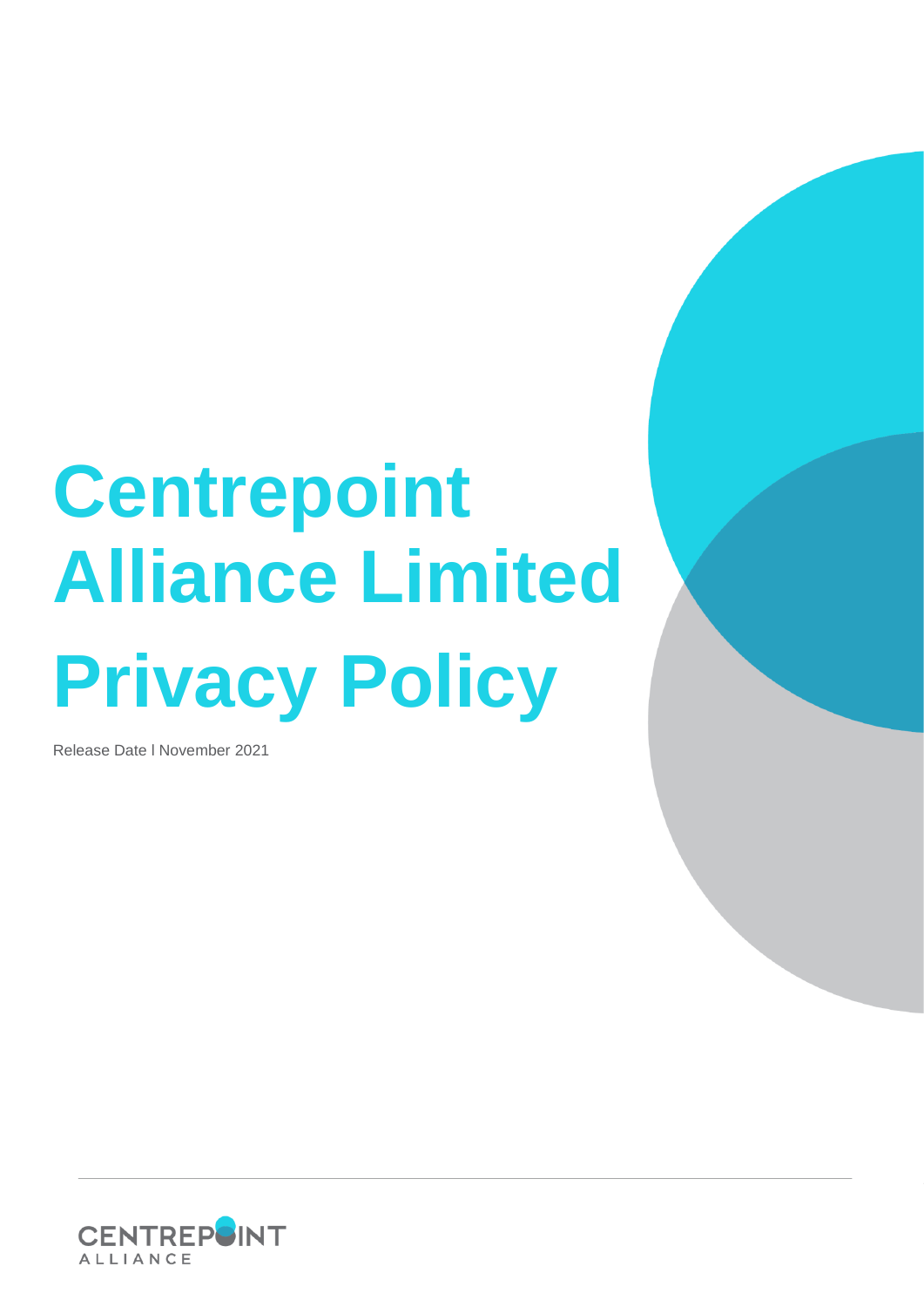# Centrepoint Alliance Limited Privacy Policy

At Centrepoint Alliance Limited, we understand that the privacy of your information is important to you and we respect the confidentiality of the information that you provide to us. Protecting your information is an important part of maintaining trust between us and our clients and by handling information in a secure manner we build strong business relationships.

This document provides information and details about how we manage the personal information that we collect, hold, use and disclose about individuals.

The Centrepoint Alliance Privacy Policy applies to all organisations within Centrepoint Alliance Limited and all subsidiary companies ('the Centrepoint Group')' which are set out at the end of this policy. We are bound by the Privacy Act and we manage and protect your personal information in accordance with the Australian Privacy Principles.

#### Why we collect and use personal information

We collect, hold, use and disclose personal information so we can provide you with financial and credit products, advice and service relevant to your needs. We may also collect, use and disclose your information for related purposes such as:

- Complying with our legal obligations, such as verifying your identity
- Assisting with your questions and complaints
- Arranging for services to be provided by third parties
- Internal operations, such as record keeping, data analytics, auditing or training
- Promotion of other products and services that may be of interest to you

We also hold personal information about our shareholders. This is used to fulfil our legal obligations and to keep our shareholders informed about Centrepoint Alliance's business performance and the products and services we provide.

We collect, use, hold and sometimes disclose personal information about financial advisers, credit representatives and other people who we do business with (including employees) in order to administer and manage our business operations. This information is afforded the same standard of care as that of our clients.

## What personal information we collect

We ask people for a range of personal information to assist us in providing relevant products and services. The information we collect could include (but is not limited to) your name, date of birth, contact details, financial information, employment details, residency and citizenship status. We may also collect the personal information of your family members where it is relevant to the advice being provided.

We may also collect sensitive information about your medical history and their health and lifestyle to provide financial advice about life insurance products.

In most instances, we collect personal information directly from that person when they:

- complete a financial product or credit product application form,
- complete an identification form,
- complete data collection documentation,
- interact with an online interactive tool, such as a budget planner,
- provide documentation to us, or
- when you communicate with us in person, over the telephone, fax, email, internet or by using other electronic devices.

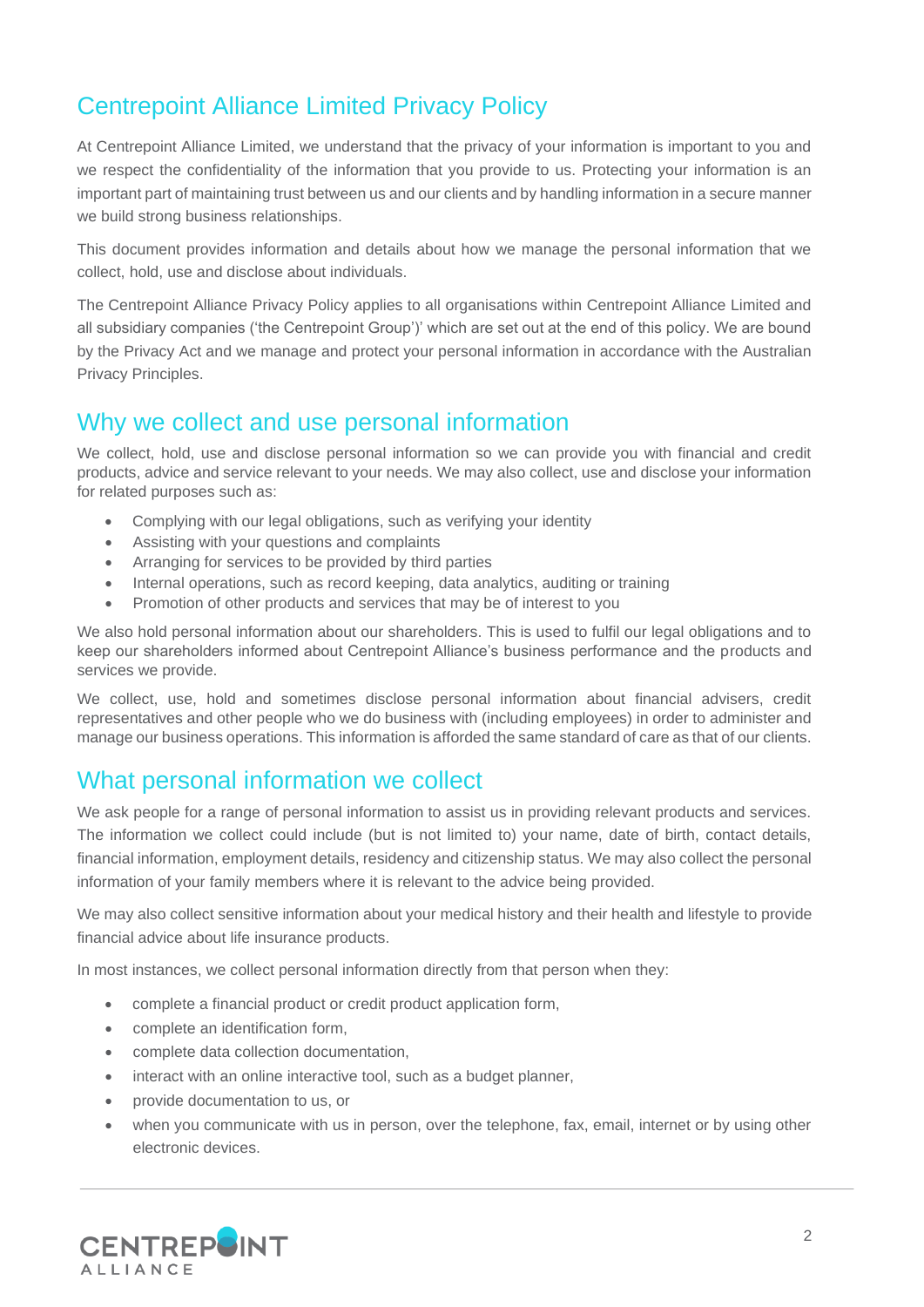Situations where we collect personal information from other people and organisations include (but are not limited to):

- a financial adviser.
- a mortgage broker or other credit representative,
- other professionals who act on your behalf, such as a lawyer or accountant,
- health professionals,
- other organisations, who jointly with us, provide products or services to you, and
- social media and publicly available sites.

It's your choice whether to provide your personal information. You have the right to not to provide personal information, including about your identity. However, in this case, your adviser will warn you about the possible consequences and how this may impact on the quality of the advice provided. Your adviser may also decline to provide advice if they feel they have insufficient information to proceed. In some instances, we will decline to provide services or advice if we feel we have insufficient information for the scope of the service or advice requested.

Further, in some circumstances the law requires us to obtain and verify details of photographic and nonphotographic identification documents.

#### Cookies and other web technologies we use

Some personal information may be collected automatically, without your knowledge, whilst navigating through and interacting with the content of our websites. The electronic methods of collection we use include cookies, log files and web beacons.

Cookies are a small text or pixel file stored on your device that records information about your visit to our websites. We use cookies to improve your website experience, to serve you with relevant information and to manage your access to certain parts of our websites. You can choose if and how a cookie will be accepted by changing your browser settings; but please be aware that this may affect your access to some parts of our websites.

Web beacons are small pixel files that help us better manage content on our websites by allowing us to understand usage patterns, fix issues, and improve the products and services offered to you on our websites. Log files contain information about the devices and browsers used to access our websites and help us to diagnose problems, analyse trends, administer the site or mobile application.

The information we collect by these electronic means is generally not stored for long – they are temporary records – and can include device-specific data or log data such as your IP address, device screen size, device type, browser information, referring domain, pages visited, the date and time website pages were visited, and geographic location (country only).

#### Accessing and updating personal information

You can request access to personal information we hold. There may be a cost involved with locating, copying or sending you the information you request. The cost will be discussed and agreed with you at the time.

There may be circumstances where we refuse to provide you with the information you request, for example when the information is commercially sensitive. In these situations, we will inform you and provide an explanation as to why.

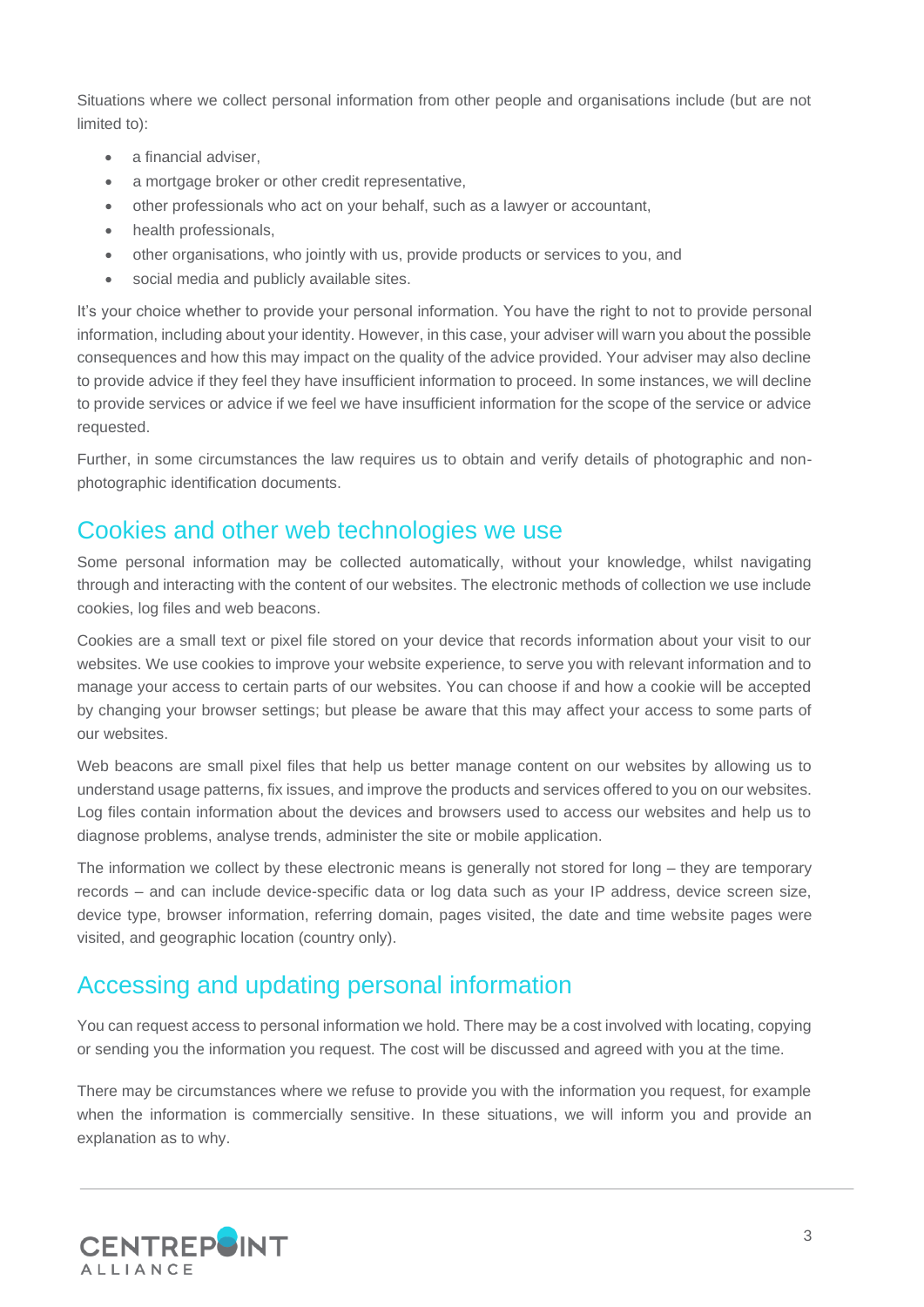We will deal with requests for access to your personal information as soon as possible and aim to respond within 30 days. The time we require will depend on the type of information requested.

We will update your personal information if you contact us. In most cases, you can update your personal information over the phone, by contacting your adviser or broker or electronically.

If you wish to remain anonymous or to use a pseudonym when dealing with us, we may only be able to provide you with limited information or services. In many cases it will not be possible for us to assist you with your specific needs if you wish to remain anonymous or use a pseudonym.

### Who we share personal information with

From time to time we may share your personal information with other entities both within and outside of the Centrepoint Group. This will vary according to the product or service involved, but could include:

- any person acting on your behalf, including your financial adviser, solicitor, accountant, executor, administrator, trustee, guardian or attorney
- financial product and service providers, including financial planning software providers and paraplanners
- for corporate superannuation members, your employer or your employer's financial adviser
- lenders and other credit providers
- other organisations within the Centrepoint Group including related bodies corporate and advice firms we have authorised
- medical practitioners and health service providers, such as pathology services
- companies involved in the payments system including financial institutions, merchants and payment organisations
- organisations who assist us with certain business functions, such as auditors, compliance consultants, direct marketing, debt recovery and information and communication technology support
- our solicitors, our insurers, courts, tribunals and dispute resolution organisations
- other organisations who provide us with products and services so that they may provide their products and services to you or contact you on our behalf, and/or
- anyone to whom we, or our service providers, are required or authorised by law to disclose your personal information to (for example, law enforcement agencies, Australian and international government and regulatory authorities).

We may also disclose your information to a third party where you have given your consent or where you would reasonably expect us to disclose your information to that third party.

We may also disclose the personal information we hold about our financial advisers and credit representatives to professional organisations, companies and consultants that we work with.

The only circumstances in which we would collect, use or disclose your government related identifiers is where we are required or authorised by law to do so. For example, we may be required to disclose your Tax File Number (TFN) to the Australian Taxation Office, a superannuation or retirement income product provider. Likewise, we may need to disclose your Medicare number to Centrelink in order to assess your social security eligibility. Drivers licence numbers and passport numbers may also be collected when we are required to verify your identity.

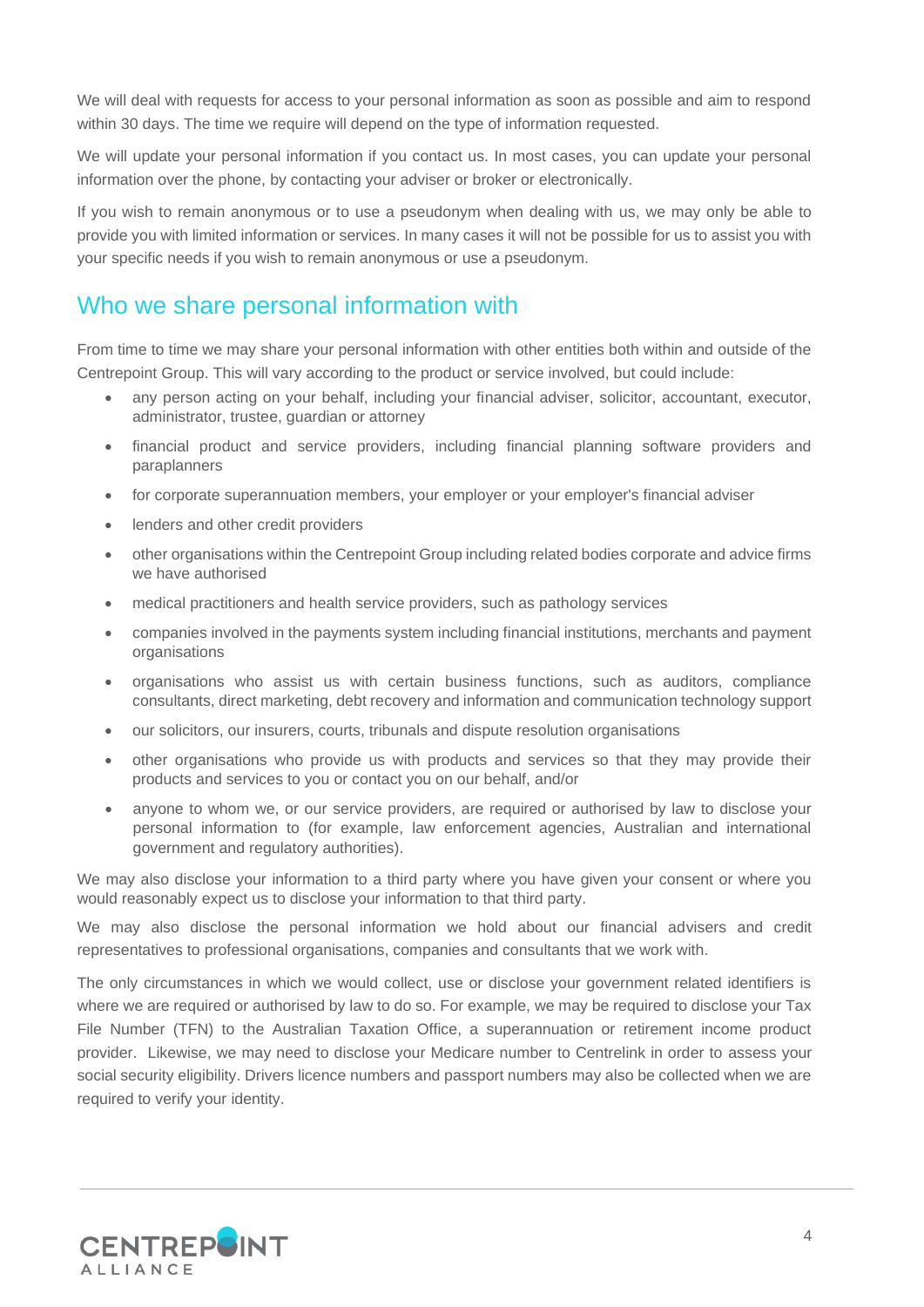Personal information collected may also be used for direct marketing purposes to promote events, products or services that may be of relevance to you. Please contact us should you wish not to receive direct marketing.

#### Disclosure of personal information overseas

Some of the organisations to which we may disclose your personal information may be located outside of Australia including New Zealand, Japan, South Africa, USA, member states of the European Union, India, Vietnam, Thailand and the Philippines.

The most common example of when we share your personal information overseas is when we work with overseas service providers who prepare financial advice documents.

When we send your personal information to overseas recipients, we make sure appropriate data handling and security arrangements are in place

Your adviser may enter into their own outsourcing arrangements to countries other than those detailed above. If so, your adviser will disclose these arrangements separately to you. All reasonable steps will be taken to ensure that offshore service providers comply with the Privacy Act

Personal information is generally hosted on servers located in Australia. If you access our services from outside Australia, you consent to the transfer of your personal information to Australia, a jurisdiction that may not provide the same high level of protection we apply in Australia.

## How we protect personal information

We strive to ensure that the personal information that you provide to us is stored safely and securely. We take a number of precautions to protect the personal information we hold about you from misuse, interference and loss, and from unauthorised access, modification or disclosure.

We have a range of practices and policies in place to protect personal information we hold, including:

- educating our staff and representatives about how to protect your personal information and updating them about cybersecurity developments, threats and scams,
- requiring our staff and representatives to use passwords when accessing our systems,
- where appropriate, using strict confidentiality arrangements restricting third parties' use or disclose of personal information for any unauthorised purposes,
- employing physical and electronic means, including access controls (as required) to protect against unauthorised access to buildings,
- employing firewalls, intrusion prevention systems and virus scanning tools to protect against unauthorised persons, malware and viruses from entering our systems,
- some of the systems we use are on dedicated secure networks or transmit electronic data via encryption, and
- providing secure storage for physical records and securing paper files in locked cabinets and physical access restrictions.

Where personal information is no longer required, we take steps to de-identify or destroy the information in a secure manner.

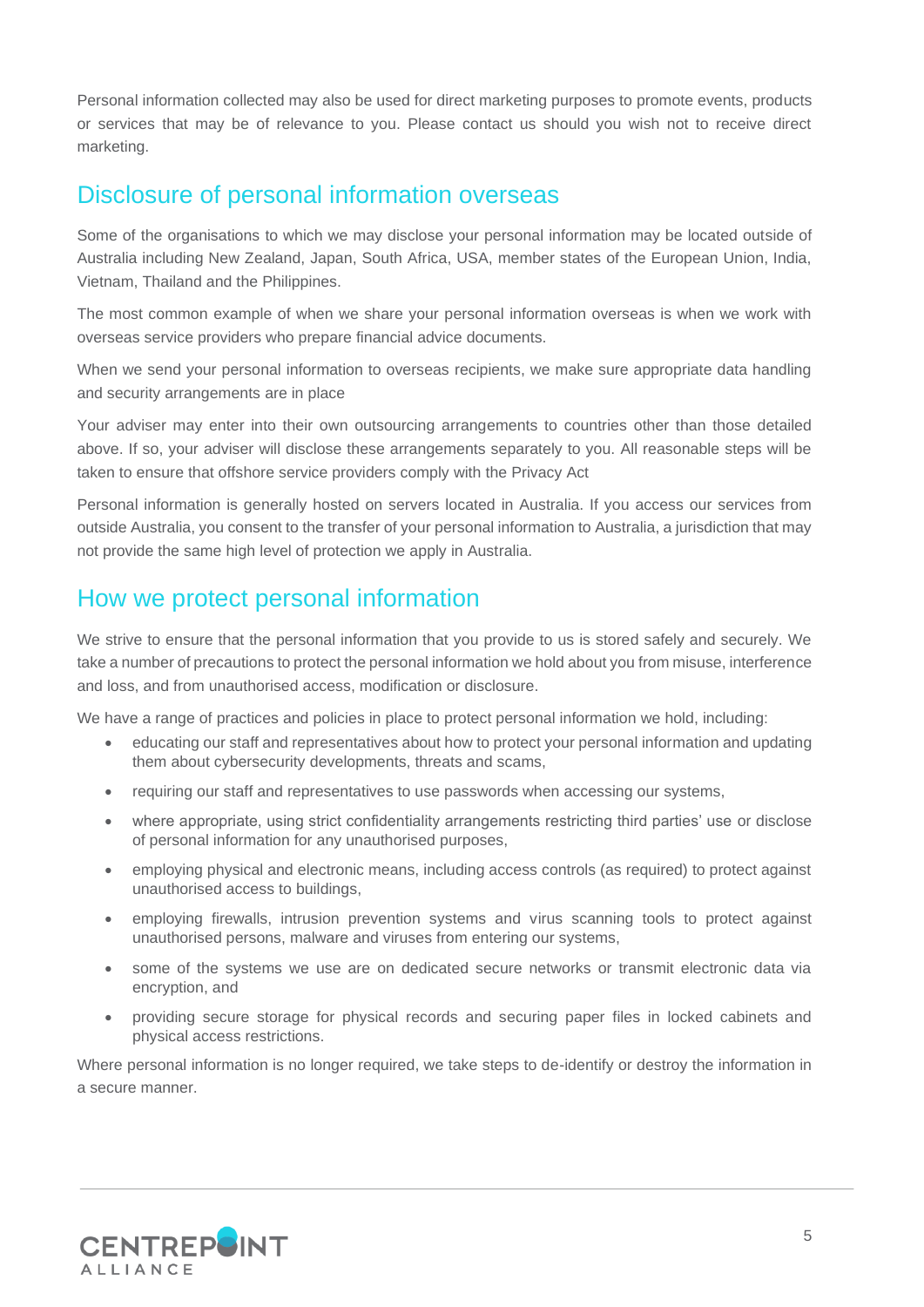## Contacting us about privacy

If you have any privacy related questions or would like further information on Centrepoint Alliance privacy and information handling practices, please contact the Centrepoint Alliance Privacy Officer.

| <b>Mail</b>  | Privacy Officer, Centrepoint Alliance |  |
|--------------|---------------------------------------|--|
|              | Level 13, Corporate Centre One        |  |
|              | 2 Corporate Court, Bundall QLD 4217   |  |
| <b>Phone</b> | 1300 557 598                          |  |
| Email        | privacy@cpal.com.au                   |  |
| Website      | www.centrepointalliance.com.au        |  |

## Complaints about privacy

If you are concerned about how your personal information has been collected, used or disclosed and you wish to make a complaint, please contact the Centrepoint Alliance Claims Team on the information below:

| <b>Mail</b>    | Claims Manager, Centrepoint Alliance |  |
|----------------|--------------------------------------|--|
|                | Level 13, Corporate Centre One       |  |
|                | 2 Corporate Court, Bundall QLD 4217  |  |
| <b>Phone</b>   | 1800 653 244                         |  |
| Email          | complaints@cpal.com.au               |  |
| <b>Website</b> | www.centrepointalliance.com.au       |  |

We will acknowledge receipt of a complaint within 1 business day, however, where this is not possible, acknowledgement will be made as soon as practicable. We will then investigate the complaint and respond to you within 30 days. Some complex matters may require an extension to thoroughly investigate the complaint and bring it to resolution. If additional time is required, we will advise you in writing.

If you are not fully satisfied with our response, you can contact an external body. In cases of privacy related complaints, this is generally the **Office of the Australian Information Commissioner (OAIC).** The contact details for OAIC are:

| <b>Mail</b>  | GPO Box 5218 Sydney NSW 2001 |
|--------------|------------------------------|
| <b>Phone</b> | 1300 363 992                 |
| Email        | enquiries@oaic.gov.au        |
| Online       | www.oaic.gov.au              |

You may also direct privacy complaints related to financial advice to the Australian Financial Complaints Authority (AFCA) The contact details for AFCA are:

| Mail         | GPO Box 3, Melbourne VIC 3001 |
|--------------|-------------------------------|
| <b>Phone</b> | 1800 931 678 (free of charge) |
| Email        | info@afca.org.au              |
| Online       | www.afca.org.au               |